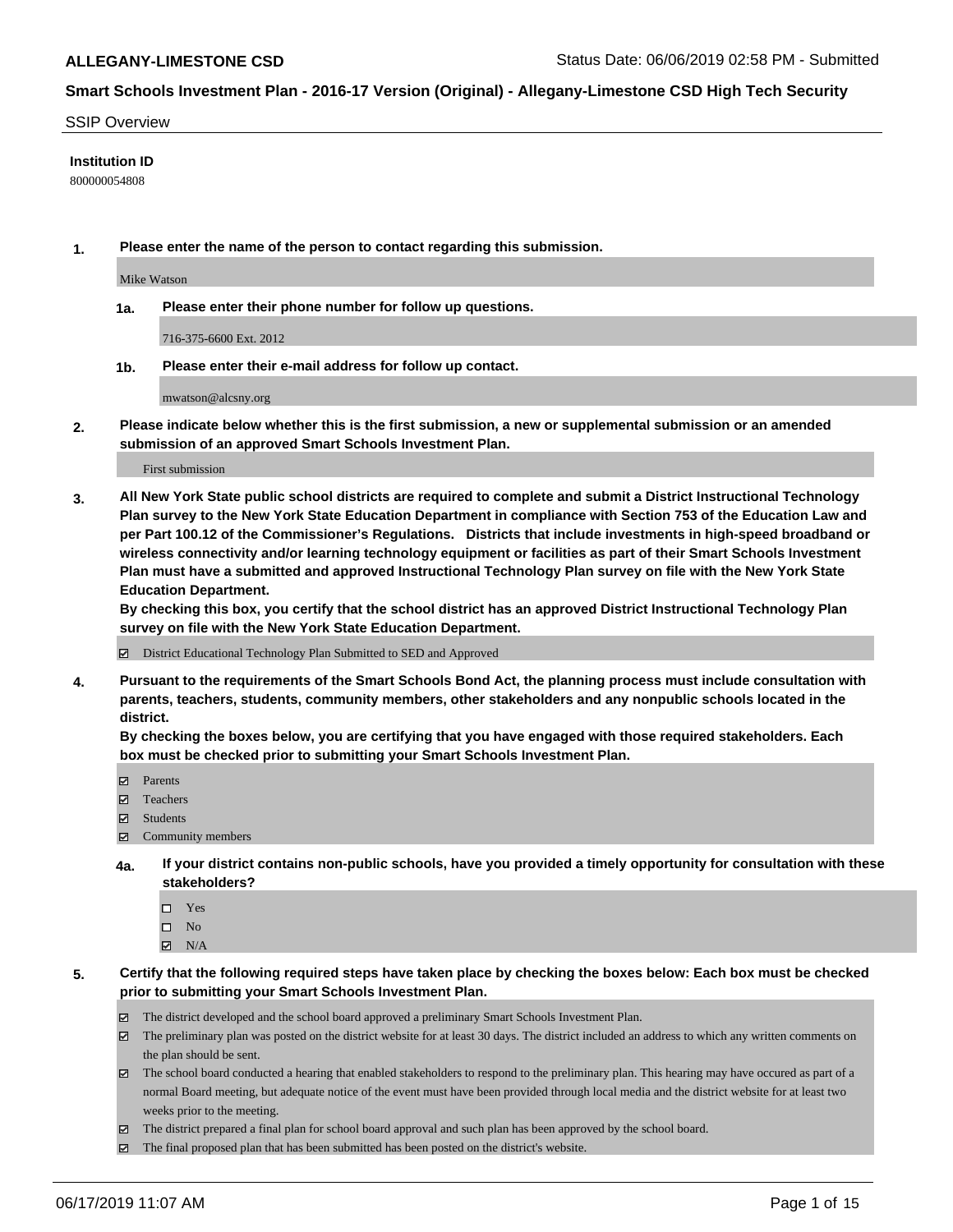SSIP Overview

**5a. Please upload the proposed Smart Schools Investment Plan (SSIP) that was posted on the district's website, along with any supporting materials. Note that this should be different than your recently submitted Educational Technology Survey. The Final SSIP, as approved by the School Board, should also be posted on the website and remain there during the course of the projects contained therein.**

ALCS SSIP 02-27-18.pdf

**5b. Enter the webpage address where the final Smart Schools Investment Plan is posted. The Plan should remain posted for the life of the included projects.**

www.alcsny.org/Page/1435

**6. Please enter an estimate of the total number of students and staff that will benefit from this Smart Schools Investment Plan based on the cumulative projects submitted to date.**

1,400

**7. An LEA/School District may partner with one or more other LEA/School Districts to form a consortium to pool Smart Schools Bond Act funds for a project that meets all other Smart School Bond Act requirements. Each school district participating in the consortium will need to file an approved Smart Schools Investment Plan for the project and submit a signed Memorandum of Understanding that sets forth the details of the consortium including the roles of each respective district.**

 $\Box$  The district plans to participate in a consortium to partner with other school district(s) to implement a Smart Schools project.

### **8. Please enter the name and 6-digit SED Code for each LEA/School District participating in the Consortium.**

| <b>Partner LEA/District</b> | ISED BEDS Code |
|-----------------------------|----------------|
| (No Response)               | (No Response)  |

### **9. Please upload a signed Memorandum of Understanding with all of the participating Consortium partners.**

(No Response)

**10. Your district's Smart Schools Bond Act Allocation is:**

\$1,253,633

**11. Enter the budget sub-allocations by category that you are submitting for approval at this time. If you are not budgeting SSBA funds for a category, please enter 0 (zero.) If the value entered is \$0, you will not be required to complete that survey question.**

|                                       | Sub-<br><b>Allocations</b> |
|---------------------------------------|----------------------------|
| <b>School Connectivity</b>            | $\mathbf 0$                |
| Connectivity Projects for Communities | $\overline{0}$             |
| <b>Classroom Technology</b>           | $\mathbf 0$                |
| Pre-Kindergarten Classrooms           | 0                          |
| Replace Transportable Classrooms      | $\Omega$                   |
| High-Tech Security Features           | 1,200,000                  |
| Totals:                               | 1,200,000                  |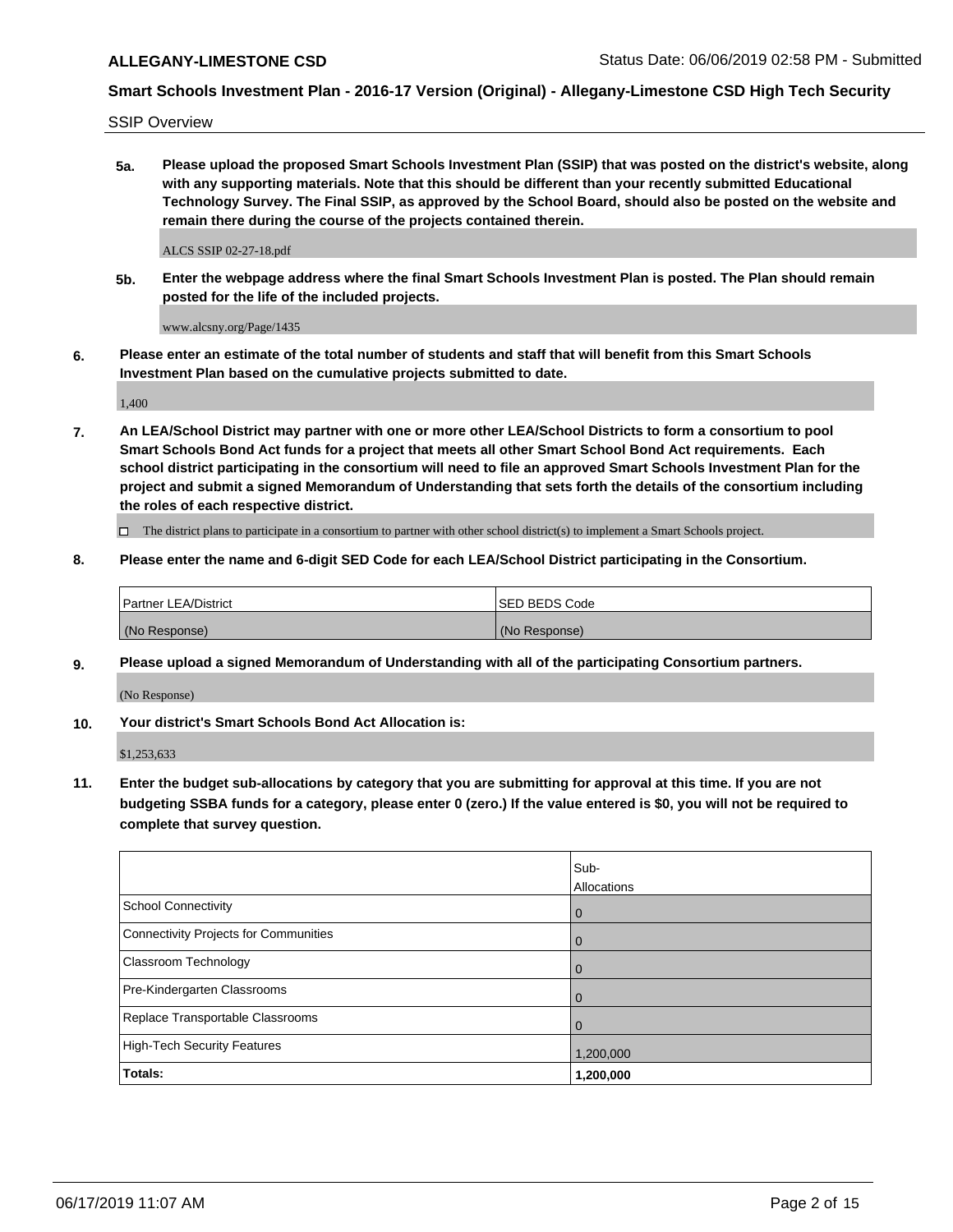School Connectivity

- **1. In order for students and faculty to receive the maximum benefit from the technology made available under the Smart Schools Bond Act, their school buildings must possess sufficient connectivity infrastructure to ensure that devices can be used during the school day. Smart Schools Investment Plans must demonstrate that:**
	- **• sufficient infrastructure that meets the Federal Communications Commission's 100 Mbps per 1,000 students standard currently exists in the buildings where new devices will be deployed, or**
	- **• is a planned use of a portion of Smart Schools Bond Act funds, or**
	- **• is under development through another funding source.**

**Smart Schools Bond Act funds used for technology infrastructure or classroom technology investments must increase the number of school buildings that meet or exceed the minimum speed standard of 100 Mbps per 1,000 students and staff within 12 months. This standard may be met on either a contracted 24/7 firm service or a "burstable" capability. If the standard is met under the burstable criteria, it must be:**

**1. Specifically codified in a service contract with a provider, and**

**2. Guaranteed to be available to all students and devices as needed, particularly during periods of high demand, such as computer-based testing (CBT) periods.**

**Please describe how your district already meets or is planning to meet this standard within 12 months of plan submission.**

(No Response)

**1a. If a district believes that it will be impossible to meet this standard within 12 months, it may apply for a waiver of this requirement, as described on the Smart Schools website. The waiver must be filed and approved by SED prior to submitting this survey.**

 $\Box$  By checking this box, you are certifying that the school district has an approved waiver of this requirement on file with the New York State Education Department.

### **2. Connectivity Speed Calculator (Required)**

|                         | Number of<br>Students | Multiply by<br>100 Kbps | Divide by 1000 Current Speed<br>to Convert to<br>Required<br>Speed in Mb | l in Mb          | Expected<br>Speed to be<br>Attained Within   Required<br>12 Months | <b>Expected Date</b><br>When<br>Speed Will be<br><b>Met</b> |
|-------------------------|-----------------------|-------------------------|--------------------------------------------------------------------------|------------------|--------------------------------------------------------------------|-------------------------------------------------------------|
| <b>Calculated Speed</b> | (No<br>Response)      | (No Response)           | (No<br>Response)                                                         | (No<br>Response) | (No<br>Response)                                                   | (No<br>Response)                                            |

**3. Describe how you intend to use Smart Schools Bond Act funds for high-speed broadband and/or wireless connectivity projects in school buildings.**

(No Response)

**4. Describe the linkage between the district's District Instructional Technology Plan and the proposed projects. (There should be a link between your response to this question and your response to Question 1 in Part E. Curriculum and Instruction "What are the district's plans to use digital connectivity and technology to improve teaching and learning?)**

(No Response)

**5. If the district wishes to have students and staff access the Internet from wireless devices within the school building, or in close proximity to it, it must first ensure that it has a robust Wi-Fi network in place that has sufficient bandwidth to meet user demand.**

**Please describe how you have quantified this demand and how you plan to meet this demand.**

(No Response)

**6. As indicated on Page 5 of the guidance, the Office of Facilities Planning will have to conduct a preliminary review**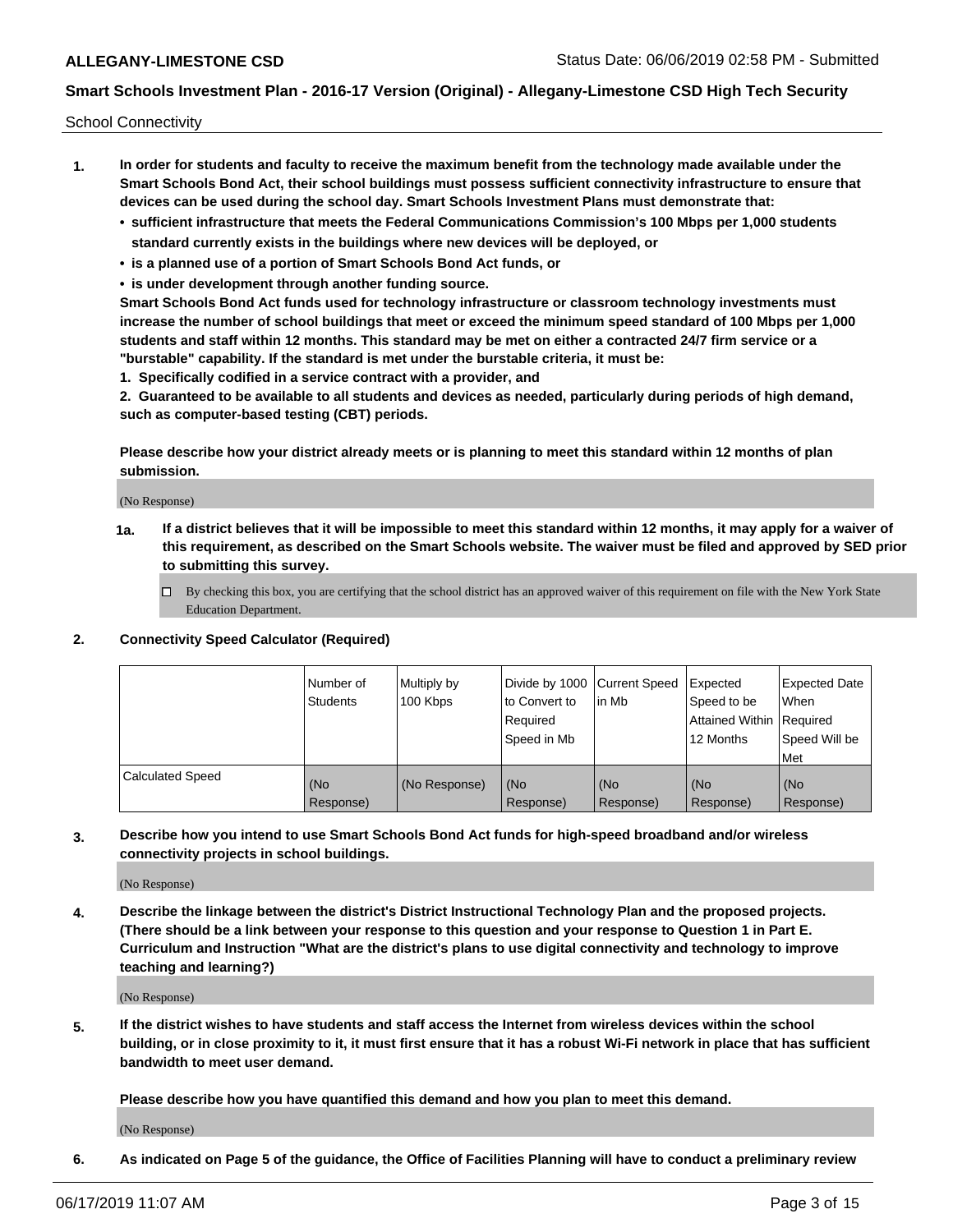School Connectivity

**of all capital projects, including connectivity projects.**

**Please indicate on a separate row each project number given to you by the Office of Facilities Planning.**

| Project Number |  |
|----------------|--|
|                |  |
| (No Response)  |  |
|                |  |

**7. Certain high-tech security and connectivity infrastructure projects may be eligible for an expedited review process as determined by the Office of Facilities Planning.**

**Was your project deemed eligible for streamlined review?**

(No Response)

**8. Include the name and license number of the architect or engineer of record.**

| Name          | License Number |
|---------------|----------------|
| (No Response) | (No Response)  |

**9. If you are submitting an allocation for School Connectivity complete this table. Note that the calculated Total at the bottom of the table must equal the Total allocation for this category that you entered in the SSIP Overview overall budget.** 

|                                            | Sub-          |
|--------------------------------------------|---------------|
|                                            | Allocation    |
| Network/Access Costs                       | (No Response) |
| Outside Plant Costs                        | (No Response) |
| School Internal Connections and Components | (No Response) |
| <b>Professional Services</b>               | (No Response) |
| Testing                                    | (No Response) |
| <b>Other Upfront Costs</b>                 | (No Response) |
| <b>Other Costs</b>                         | (No Response) |
| Totals:                                    | 0             |

**10. Please detail the type, quantity, per unit cost and total cost of the eligible items under each sub-category. This is especially important for any expenditures listed under the "Other" category. All expenditures must be eligible for tax-exempt financing to be reimbursed through the SSBA. Sufficient detail must be provided so that we can verify this is the case. If you have any questions, please contact us directly through smartschools@nysed.gov. NOTE: Wireless Access Points should be included in this category, not under Classroom Educational Technology, except those that will be loaned/purchased for nonpublic schools.**

| Select the allowable expenditure | Item to be purchased |               | Cost per Item | <b>Total Cost</b> |
|----------------------------------|----------------------|---------------|---------------|-------------------|
| type.                            |                      |               |               |                   |
| Repeat to add another item under |                      |               |               |                   |
| each type.                       |                      |               |               |                   |
| (No Response)                    | (No Response)        | (No Response) | (No Response) | (No Response)     |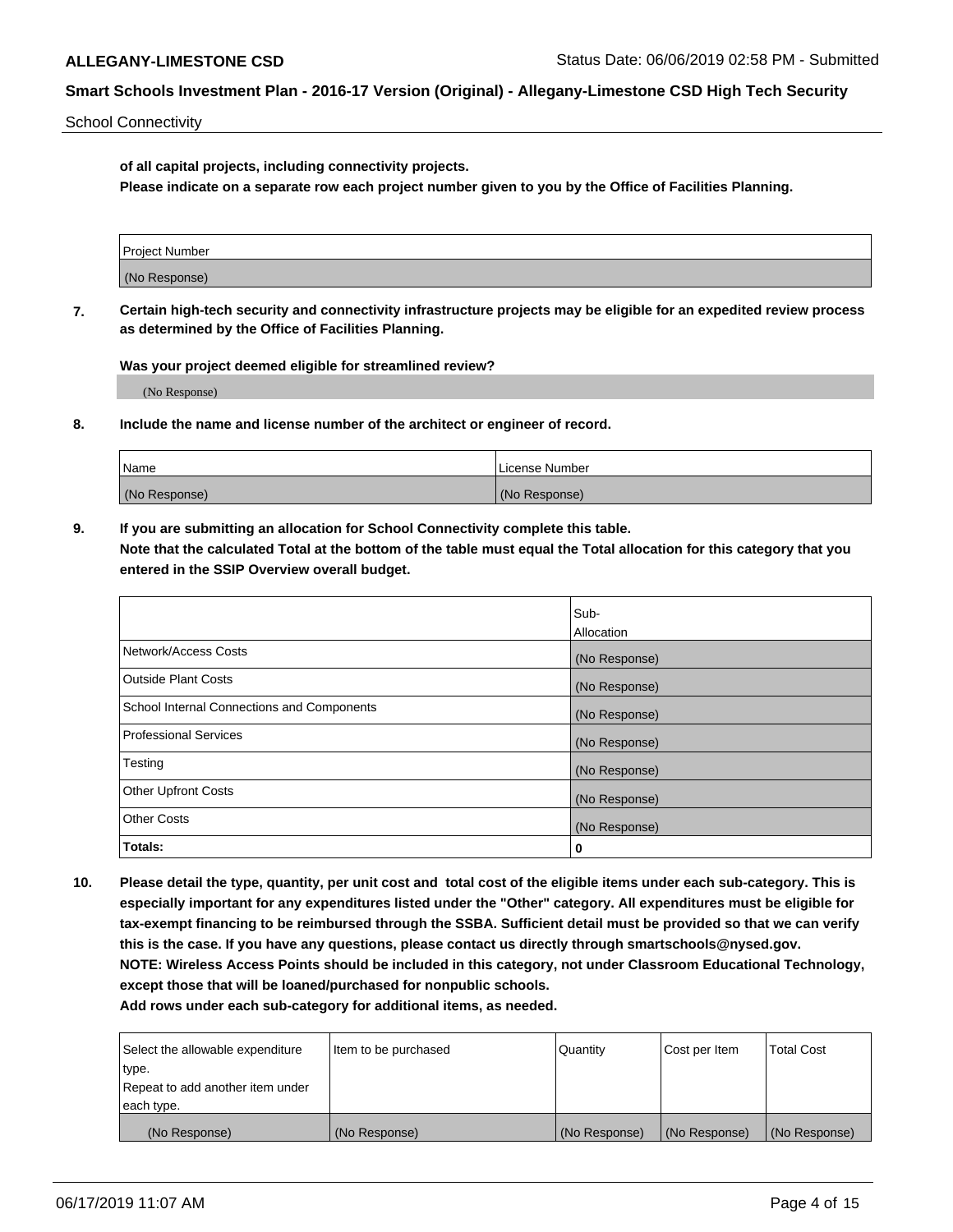Community Connectivity (Broadband and Wireless)

**1. Describe how you intend to use Smart Schools Bond Act funds for high-speed broadband and/or wireless connectivity projects in the community.**

(No Response)

**2. Please describe how the proposed project(s) will promote student achievement and increase student and/or staff access to the Internet in a manner that enhances student learning and/or instruction outside of the school day and/or school building.**

(No Response)

**3. Community connectivity projects must comply with all the necessary local building codes and regulations (building and related permits are not required prior to plan submission).**

 $\Box$  I certify that we will comply with all the necessary local building codes and regulations.

**4. Please describe the physical location of the proposed investment.**

(No Response)

**5. Please provide the initial list of partners participating in the Community Connectivity Broadband Project, along with their Federal Tax Identification (Employer Identification) number.**

| <b>Project Partners</b> | l Federal ID # |
|-------------------------|----------------|
| (No Response)           | (No Response)  |

**6. If you are submitting an allocation for Community Connectivity, complete this table.**

**Note that the calculated Total at the bottom of the table must equal the Total allocation for this category that you entered in the SSIP Overview overall budget.**

|                              | Sub-Allocation |
|------------------------------|----------------|
| Network/Access Costs         | (No Response)  |
| Outside Plant Costs          | (No Response)  |
| <b>Tower Costs</b>           | (No Response)  |
| Customer Premises Equipment  | (No Response)  |
| <b>Professional Services</b> | (No Response)  |
| Testing                      | (No Response)  |
| <b>Other Upfront Costs</b>   | (No Response)  |
| <b>Other Costs</b>           | (No Response)  |
| Totals:                      | 0              |

**7. Please detail the type, quantity, per unit cost and total cost of the eligible items under each sub-category. This is especially important for any expenditures listed under the "Other" category. All expenditures must be capital-bond eligible to be reimbursed through the SSBA. If you have any questions, please contact us directly through smartschools@nysed.gov.**

| Select the allowable expenditure<br>type.      | Item to be purchased | Quantity      | Cost per Item | <b>Total Cost</b> |
|------------------------------------------------|----------------------|---------------|---------------|-------------------|
| Repeat to add another item under<br>each type. |                      |               |               |                   |
| (No Response)                                  | (No Response)        | (No Response) | (No Response) | (No Response)     |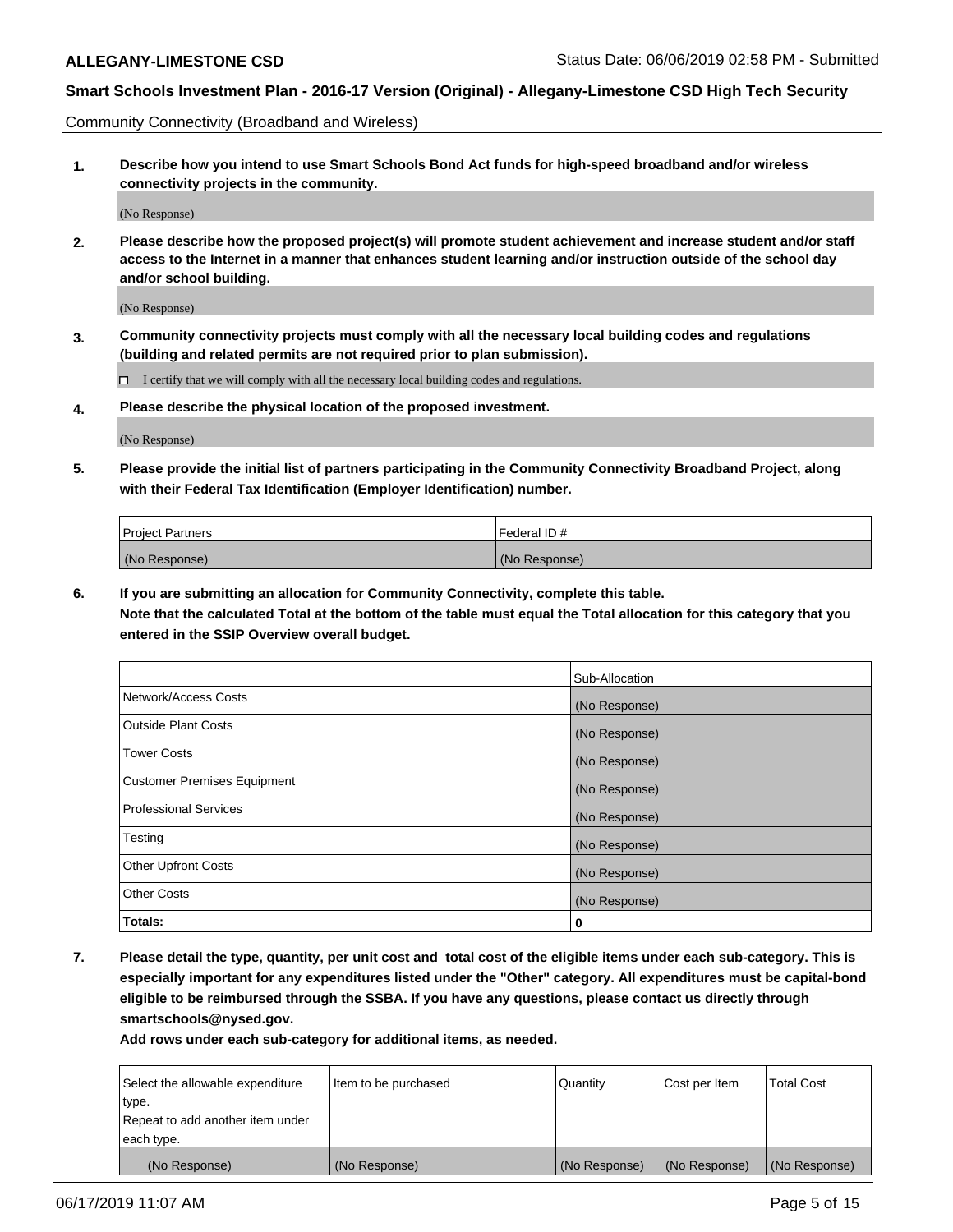### Classroom Learning Technology

**1. In order for students and faculty to receive the maximum benefit from the technology made available under the Smart Schools Bond Act, their school buildings must possess sufficient connectivity infrastructure to ensure that devices can be used during the school day. Smart Schools Investment Plans must demonstrate that sufficient infrastructure that meets the Federal Communications Commission's 100 Mbps per 1,000 students standard currently exists in the buildings where new devices will be deployed, or is a planned use of a portion of Smart Schools Bond Act funds, or is under development through another funding source. Smart Schools Bond Act funds used for technology infrastructure or classroom technology investments must increase the number of school buildings that meet or exceed the minimum speed standard of 100 Mbps per 1,000 students and staff within 12 months. This standard may be met on either a contracted 24/7 firm service or a**

- **"burstable" capability. If the standard is met under the burstable criteria, it must be:**
- **1. Specifically codified in a service contract with a provider, and**

**2. Guaranteed to be available to all students and devices as needed, particularly during periods of high demand, such as computer-based testing (CBT) periods.**

**Please describe how your district already meets or is planning to meet this standard within 12 months of plan submission.**

(No Response)

- **1a. If a district believes that it will be impossible to meet this standard within 12 months, it may apply for a waiver of this requirement, as described on the Smart Schools website. The waiver must be filed and approved by SED prior to submitting this survey.**
	- By checking this box, you are certifying that the school district has an approved waiver of this requirement on file with the New York State Education Department.

### **2. Connectivity Speed Calculator (Required)**

|                         | I Number of<br>Students | Multiply by<br>100 Kbps | to Convert to<br>Required<br>Speed in Mb | Divide by 1000 Current Speed Expected<br>lin Mb | Speed to be<br>Attained Within Required<br>12 Months | <b>Expected Date</b><br>When<br>Speed Will be<br>Met |
|-------------------------|-------------------------|-------------------------|------------------------------------------|-------------------------------------------------|------------------------------------------------------|------------------------------------------------------|
| <b>Calculated Speed</b> | (No<br>Response)        | (No Response)           | (No<br>Response)                         | (No<br>Response)                                | (No<br>Response)                                     | (No<br>Response)                                     |

**3. If the district wishes to have students and staff access the Internet from wireless devices within the school building, or in close proximity to it, it must first ensure that it has a robust Wi-Fi network in place that has sufficient bandwidth to meet user demand.**

**Please describe how you have quantified this demand and how you plan to meet this demand.**

(No Response)

**4. All New York State public school districts are required to complete and submit an Instructional Technology Plan survey to the New York State Education Department in compliance with Section 753 of the Education Law and per Part 100.12 of the Commissioner's Regulations.**

**Districts that include educational technology purchases as part of their Smart Schools Investment Plan must have a submitted and approved Instructional Technology Plan survey on file with the New York State Education Department.**

- $\Box$  By checking this box, you are certifying that the school district has an approved Instructional Technology Plan survey on file with the New York State Education Department.
- **5. Describe the devices you intend to purchase and their compatibility with existing or planned platforms or systems. Specifically address the adequacy of each facility's electrical, HVAC and other infrastructure necessary to install and support the operation of the planned technology.**

(No Response)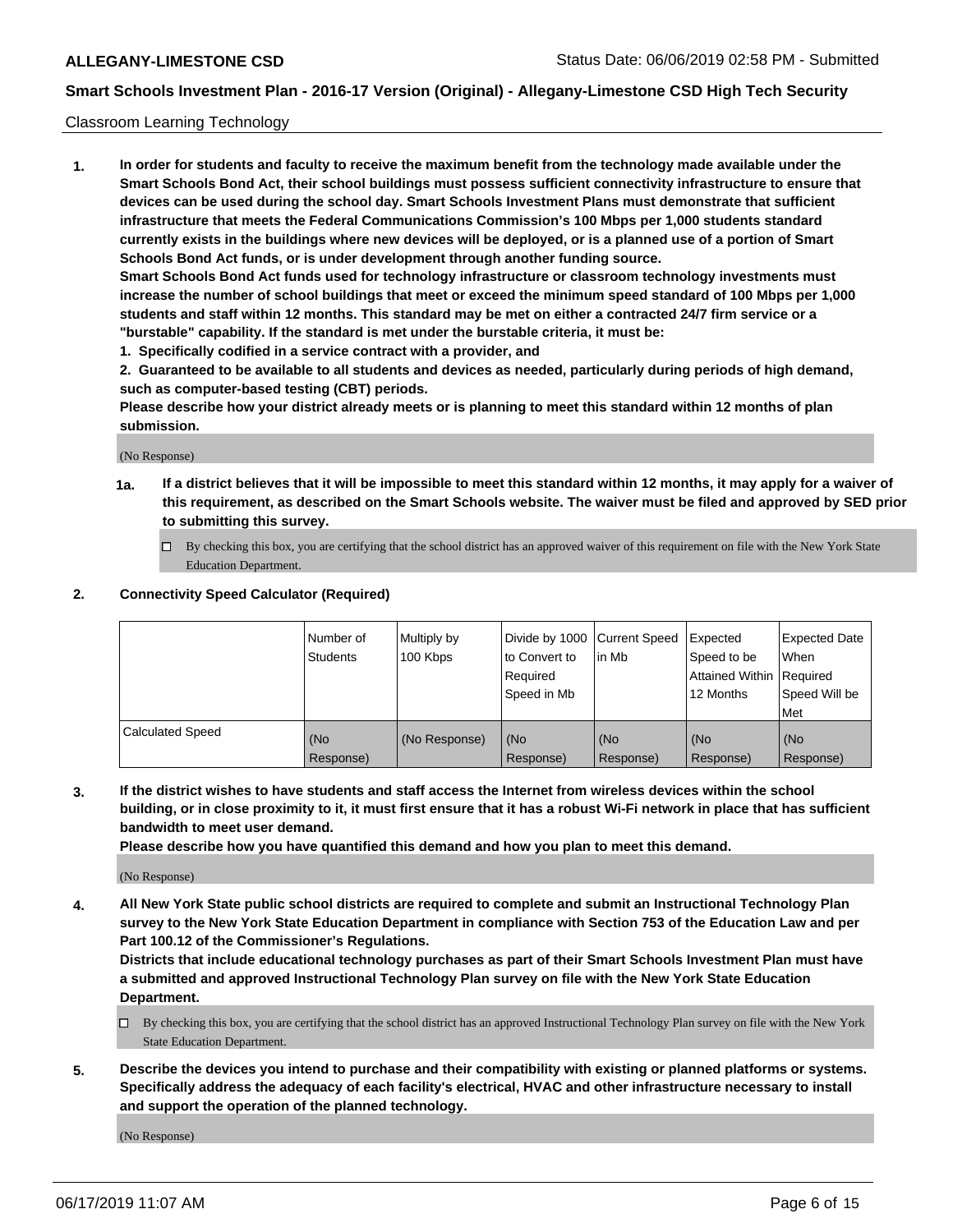### Classroom Learning Technology

- **6. Describe how the proposed technology purchases will:**
	- **> enhance differentiated instruction;**
	- **> expand student learning inside and outside the classroom;**
	- **> benefit students with disabilities and English language learners; and**
	- **> contribute to the reduction of other learning gaps that have been identified within the district.**

**The expectation is that districts will place a priority on addressing the needs of students who struggle to succeed in a rigorous curriculum. Responses in this section should specifically address this concern and align with the district's Instructional Technology Plan (in particular Question 2 of E. Curriculum and Instruction: "Does the district's instructional technology plan address the needs of students with disabilities to ensure equitable access to instruction, materials and assessments?" and Question 3 of the same section: "Does the district's instructional technology plan address the provision of assistive technology specifically for students with disabilities to ensure access to and participation in the general curriculum?"**

(No Response)

**7. Where appropriate, describe how the proposed technology purchases will enhance ongoing communication with parents and other stakeholders and help the district facilitate technology-based regional partnerships, including distance learning and other efforts.**

(No Response)

**8. Describe the district's plan to provide professional development to ensure that administrators, teachers and staff can employ the technology purchased to enhance instruction successfully.**

**Note: This response should be aligned and expanded upon in accordance with your district's response to Question 1 of F. Professional Development of your Instructional Technology Plan: "Please provide a summary of professional development offered to teachers and staff, for the time period covered by this plan, to support technology to enhance teaching and learning. Please include topics, audience and method of delivery within your summary."**

(No Response)

- **9. Districts must contact the SUNY/CUNY teacher preparation program that supplies the largest number of the district's new teachers to request advice on innovative uses and best practices at the intersection of pedagogy and educational technology.**
	- By checking this box, you certify that you have contacted the SUNY/CUNY teacher preparation program that supplies the largest number of your new teachers to request advice on these issues.
	- **9a. Please enter the name of the SUNY or CUNY Institution that you contacted.**

(No Response)

**9b. Enter the primary Institution phone number.**

(No Response)

**9c. Enter the name of the contact person with whom you consulted and/or will be collaborating with on innovative uses of technology and best practices.**

(No Response)

**10. A district whose Smart Schools Investment Plan proposes the purchase of technology devices and other hardware must account for nonpublic schools in the district.**

**Are there nonpublic schools within your school district?**

Yes

 $\square$  No

**11. Nonpublic Classroom Technology Loan Calculator**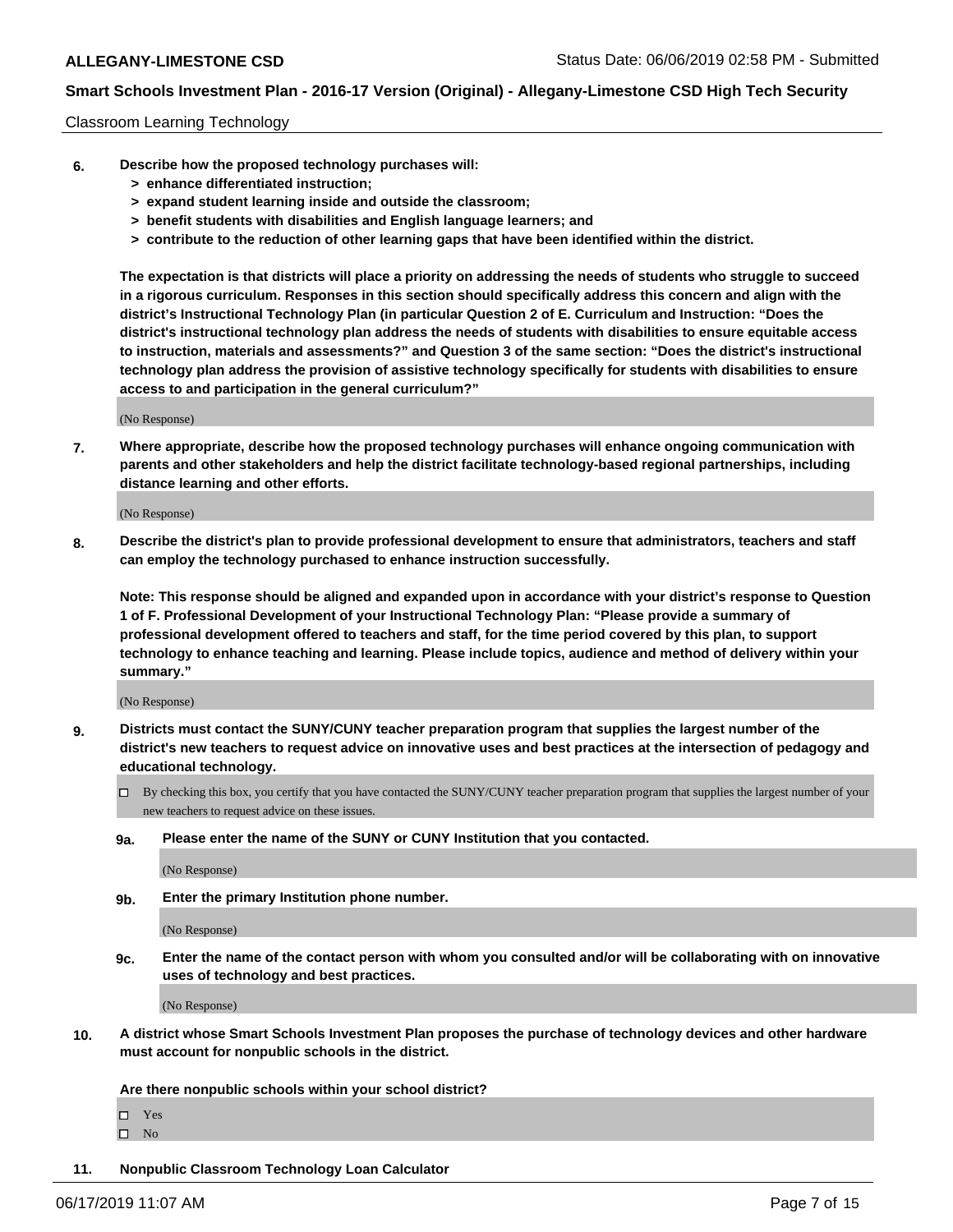### Classroom Learning Technology

**The Smart Schools Bond Act provides that any Classroom Learning Technology purchases made using Smart Schools funds shall be lent, upon request, to nonpublic schools in the district. However, no school district shall be required to loan technology in amounts greater than the total obtained and spent on technology pursuant to the Smart Schools Bond Act and the value of such loan may not exceed the total of \$250 multiplied by the nonpublic school enrollment in the base year at the time of enactment. See:**

**http://www.p12.nysed.gov/mgtserv/smart\_schools/docs/Smart\_Schools\_Bond\_Act\_Guidance\_04.27.15\_Final.pdf.**

|                                       | 1. Classroom<br>Technology<br>Sub-allocation | l 2. Public<br>Enrollment<br>$(2014-15)$ | 3. Nonpublic<br>l Enrollment<br>$(2014-15)$ | l 4. Sum of<br>Public and<br>l Nonpublic<br>Enrollment                                        | l 5. Total Per<br>Pupil Sub-<br>l allocation | l 6. Total<br>Nonpublic Loan<br>Amount |
|---------------------------------------|----------------------------------------------|------------------------------------------|---------------------------------------------|-----------------------------------------------------------------------------------------------|----------------------------------------------|----------------------------------------|
| Calculated Nonpublic Loan<br>l Amount |                                              |                                          |                                             | (No Response)   (No Response)   (No Response)   (No Response)   (No Response)   (No Response) |                                              |                                        |

**12. To ensure the sustainability of technology purchases made with Smart Schools funds, districts must demonstrate a long-term plan to maintain and replace technology purchases supported by Smart Schools Bond Act funds. This sustainability plan shall demonstrate a district's capacity to support recurring costs of use that are ineligible for Smart Schools Bond Act funding such as device maintenance, technical support, Internet and wireless fees, maintenance of hotspots, staff professional development, building maintenance and the replacement of incidental items. Further, such a sustainability plan shall include a long-term plan for the replacement of purchased devices and equipment at the end of their useful life with other funding sources.**

 $\Box$  By checking this box, you certify that the district has a sustainability plan as described above.

**13. Districts must ensure that devices purchased with Smart Schools Bond funds will be distributed, prepared for use, maintained and supported appropriately. Districts must maintain detailed device inventories in accordance with generally accepted accounting principles.**

By checking this box, you certify that the district has a distribution and inventory management plan and system in place.

**14. If you are submitting an allocation for Classroom Learning Technology complete this table. Note that the calculated Total at the bottom of the table must equal the Total allocation for this category that you entered in the SSIP Overview overall budget.**

|                          | Sub-Allocation |
|--------------------------|----------------|
| Interactive Whiteboards  | (No Response)  |
| <b>Computer Servers</b>  | (No Response)  |
| <b>Desktop Computers</b> | (No Response)  |
| <b>Laptop Computers</b>  | (No Response)  |
| <b>Tablet Computers</b>  | (No Response)  |
| <b>Other Costs</b>       | (No Response)  |
| Totals:                  | 0              |

**15. Please detail the type, quantity, per unit cost and total cost of the eligible items under each sub-category. This is especially important for any expenditures listed under the "Other" category. All expenditures must be capital-bond eligible to be reimbursed through the SSBA. If you have any questions, please contact us directly through smartschools@nysed.gov.**

**Please specify in the "Item to be Purchased" field which specific expenditures and items are planned to meet the district's nonpublic loan requirement, if applicable.**

**NOTE: Wireless Access Points that will be loaned/purchased for nonpublic schools should ONLY be included in this category, not under School Connectivity, where public school districts would list them.**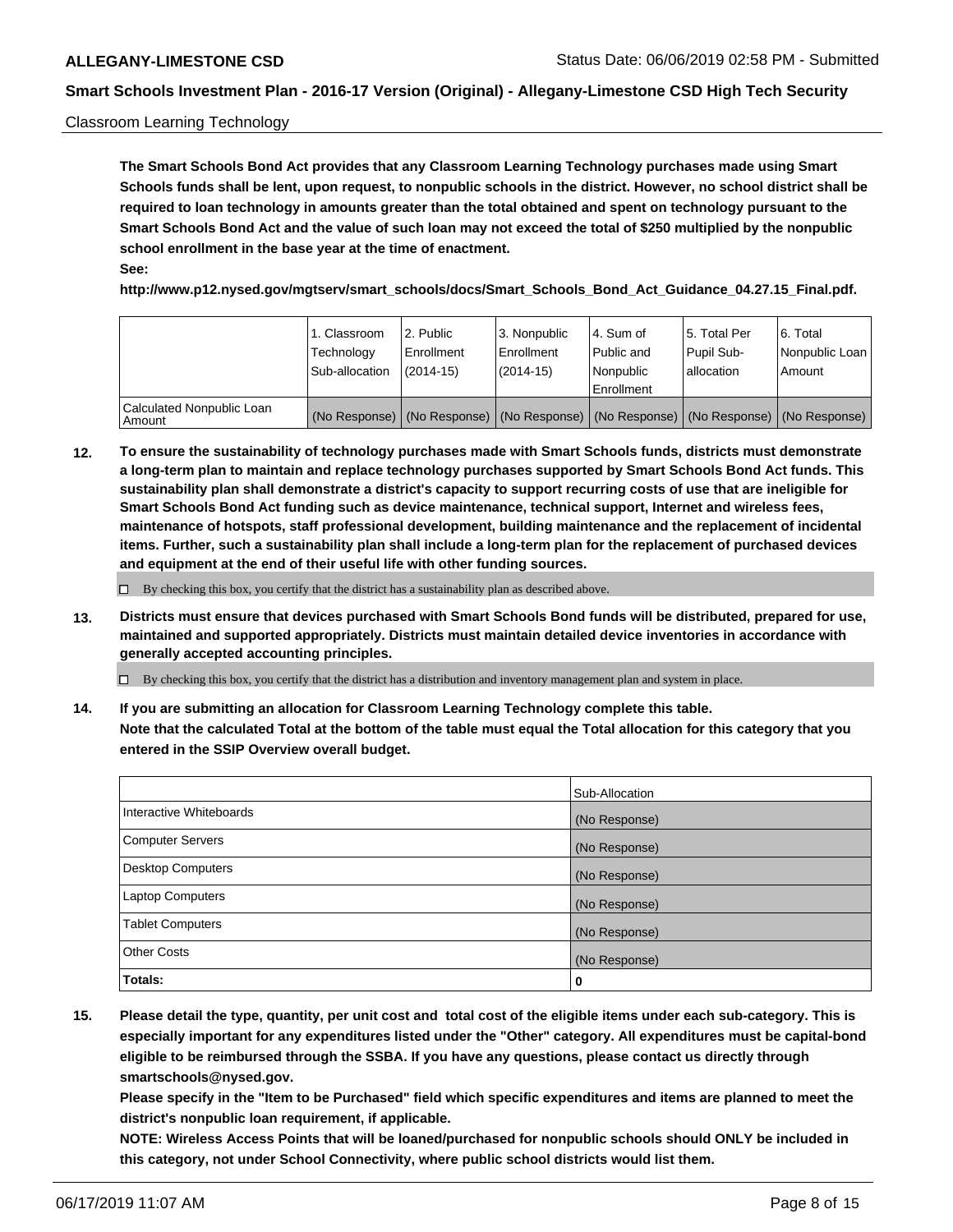Classroom Learning Technology

| Select the allowable expenditure | Iltem to be Purchased | Quantity      | Cost per Item | <b>Total Cost</b> |
|----------------------------------|-----------------------|---------------|---------------|-------------------|
| type.                            |                       |               |               |                   |
| Repeat to add another item under |                       |               |               |                   |
| each type.                       |                       |               |               |                   |
| (No Response)                    | (No Response)         | (No Response) | (No Response) | (No Response)     |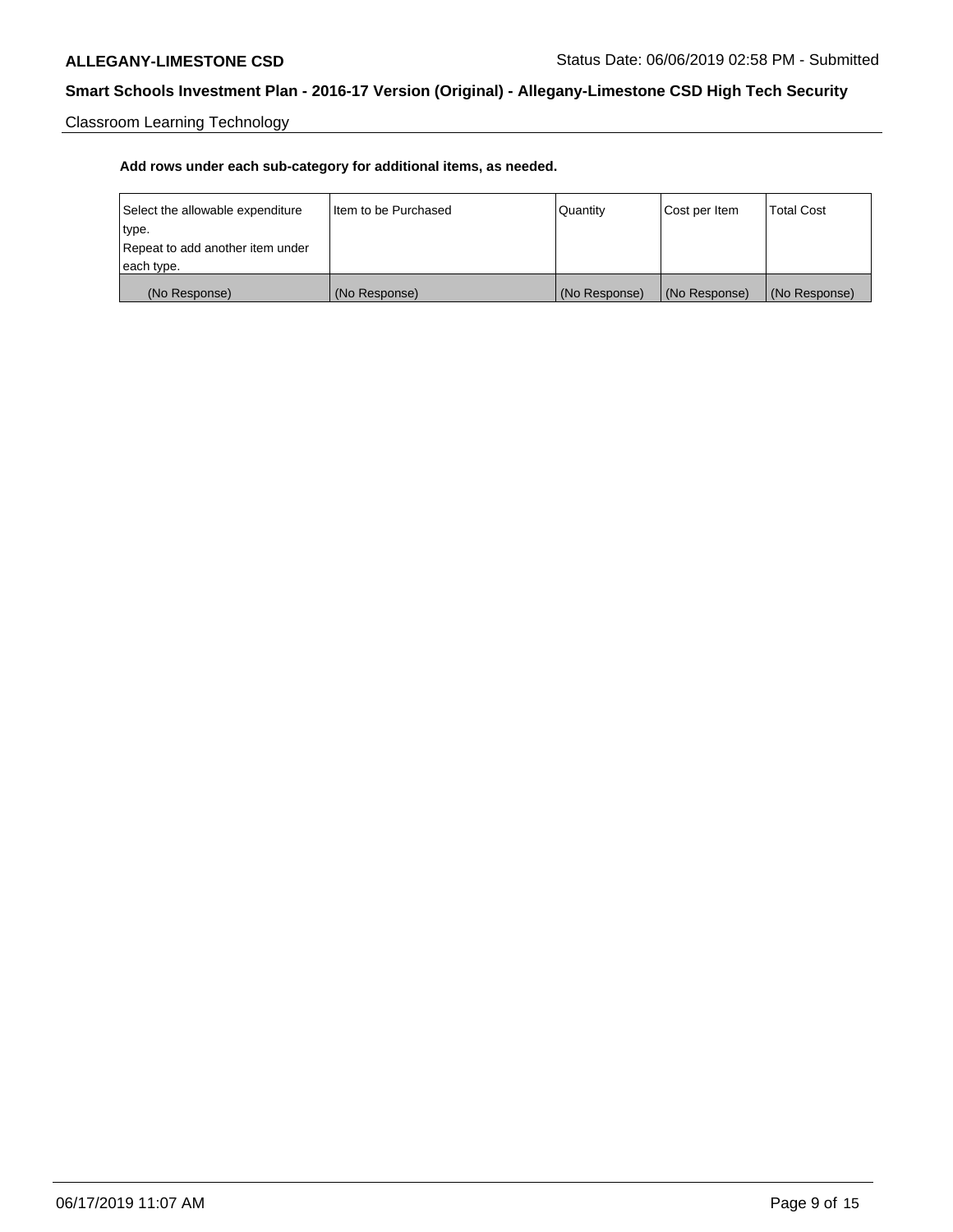### Pre-Kindergarten Classrooms

**1. Provide information regarding how and where the district is currently serving pre-kindergarten students and justify the need for additional space with enrollment projections over 3 years.**

(No Response)

- **2. Describe the district's plan to construct, enhance or modernize education facilities to accommodate prekindergarten programs. Such plans must include:**
	- **Specific descriptions of what the district intends to do to each space;**
	- **An affirmation that pre-kindergarten classrooms will contain a minimum of 900 square feet per classroom;**
	- **The number of classrooms involved;**
	- **The approximate construction costs per classroom; and**
	- **Confirmation that the space is district-owned or has a long-term lease that exceeds the probable useful life of the improvements.**

(No Response)

**3. Smart Schools Bond Act funds may only be used for capital construction costs. Describe the type and amount of additional funds that will be required to support ineligible ongoing costs (e.g. instruction, supplies) associated with any additional pre-kindergarten classrooms that the district plans to add.**

(No Response)

**4. All plans and specifications for the erection, repair, enlargement or remodeling of school buildings in any public school district in the State must be reviewed and approved by the Commissioner. Districts that plan capital projects using their Smart Schools Bond Act funds will undergo a Preliminary Review Process by the Office of Facilities Planning.**

**Please indicate on a separate row each project number given to you by the Office of Facilities Planning.**

| Project Number |  |
|----------------|--|
| (No Response)  |  |
|                |  |

**5. If you have made an allocation for Pre-Kindergarten Classrooms, complete this table.**

**Note that the calculated Total at the bottom of the table must equal the Total allocation for this category that you entered in the SSIP Overview overall budget.**

|                                          | Sub-Allocation |
|------------------------------------------|----------------|
| Construct Pre-K Classrooms               | (No Response)  |
| Enhance/Modernize Educational Facilities | (No Response)  |
| <b>Other Costs</b>                       | (No Response)  |
| Totals:                                  | 0              |

**6. Please detail the type, quantity, per unit cost and total cost of the eligible items under each sub-category. This is especially important for any expenditures listed under the "Other" category. All expenditures must be capital-bond eligible to be reimbursed through the SSBA. If you have any questions, please contact us directly through smartschools@nysed.gov.**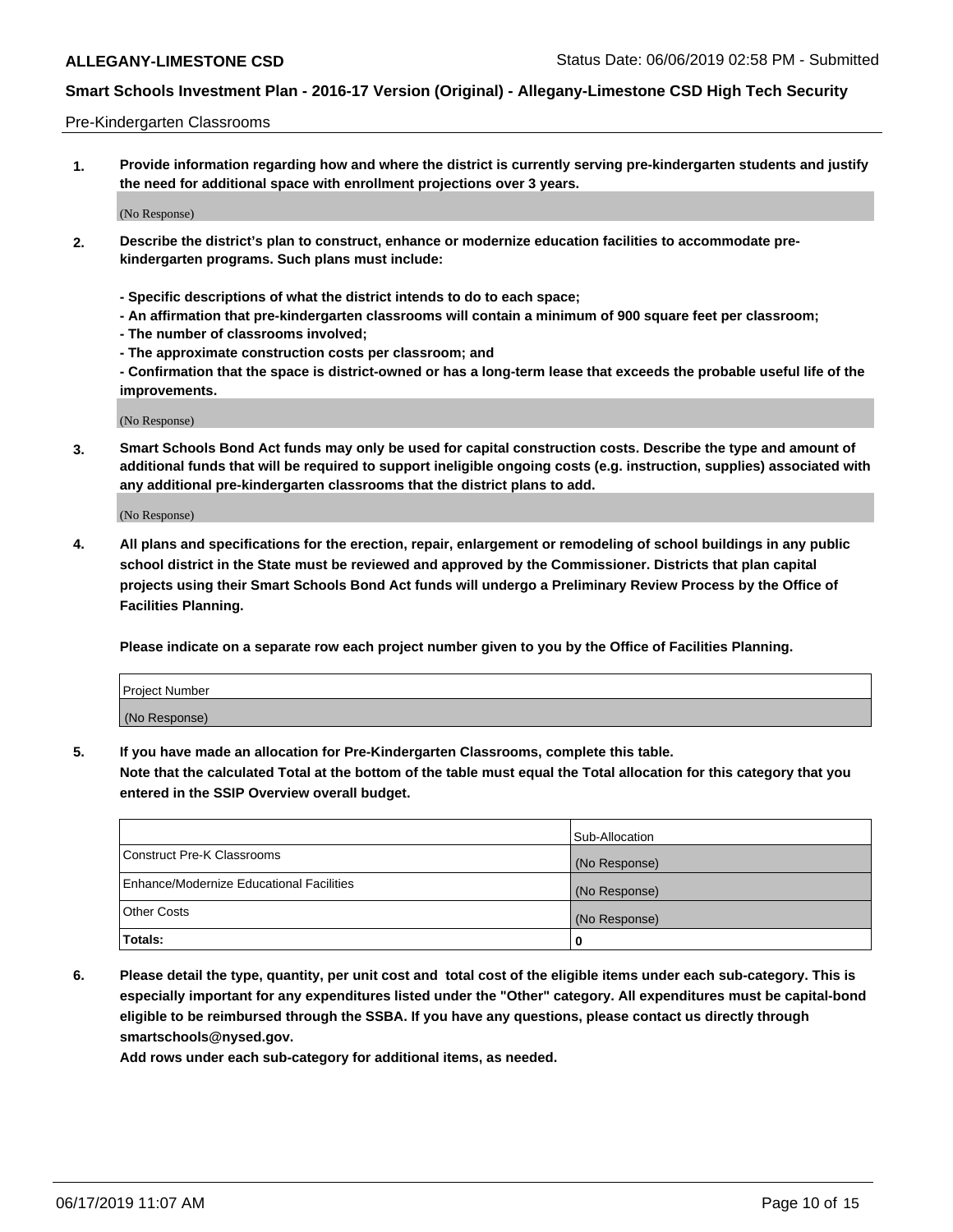Pre-Kindergarten Classrooms

| Select the allowable expenditure | Item to be purchased | Quantity      | Cost per Item | <b>Total Cost</b> |
|----------------------------------|----------------------|---------------|---------------|-------------------|
| type.                            |                      |               |               |                   |
| Repeat to add another item under |                      |               |               |                   |
| each type.                       |                      |               |               |                   |
| (No Response)                    | (No Response)        | (No Response) | (No Response) | (No Response)     |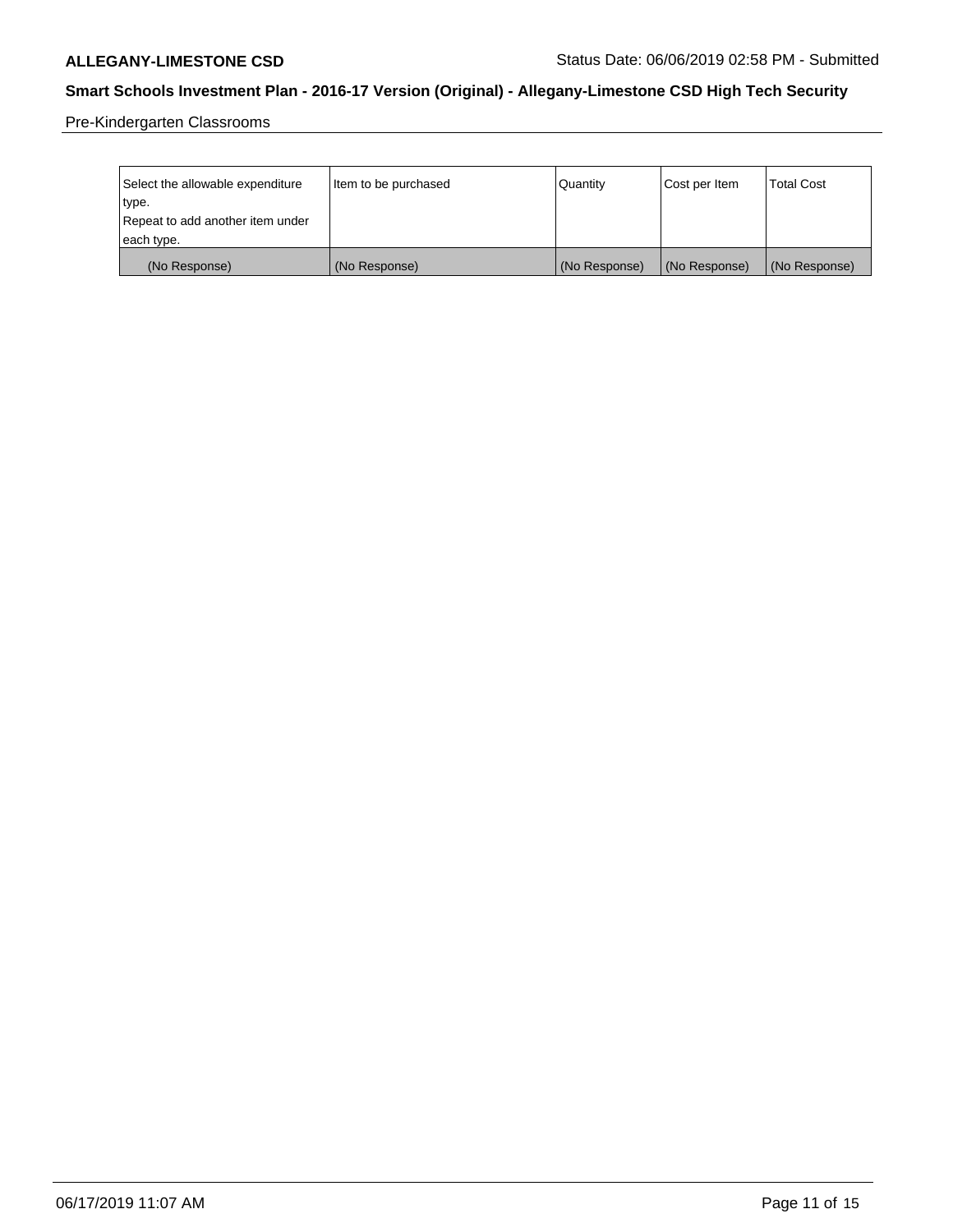Replace Transportable Classrooms

**1. Describe the district's plan to construct, enhance or modernize education facilities to provide high-quality instructional space by replacing transportable classrooms.**

(No Response)

**2. All plans and specifications for the erection, repair, enlargement or remodeling of school buildings in any public school district in the State must be reviewed and approved by the Commissioner. Districts that plan capital projects using their Smart Schools Bond Act funds will undergo a Preliminary Review Process by the Office of Facilities Planning.**

**Please indicate on a separate row each project number given to you by the Office of Facilities Planning.**

| Project Number |  |
|----------------|--|
|                |  |
| (No Response)  |  |

**3. For large projects that seek to blend Smart Schools Bond Act dollars with other funds, please note that Smart Schools Bond Act funds can be allocated on a pro rata basis depending on the number of new classrooms built that directly replace transportable classroom units.**

**If a district seeks to blend Smart Schools Bond Act dollars with other funds describe below what other funds are being used and what portion of the money will be Smart Schools Bond Act funds.**

(No Response)

**4. If you have made an allocation for Replace Transportable Classrooms, complete this table. Note that the calculated Total at the bottom of the table must equal the Total allocation for this category that you entered in the SSIP Overview overall budget.**

|                                                | Sub-Allocation |
|------------------------------------------------|----------------|
| Construct New Instructional Space              | (No Response)  |
| Enhance/Modernize Existing Instructional Space | (No Response)  |
| <b>Other Costs</b>                             | (No Response)  |
| Totals:                                        | 0              |

**5. Please detail the type, quantity, per unit cost and total cost of the eligible items under each sub-category. This is especially important for any expenditures listed under the "Other" category. All expenditures must be capital-bond eligible to be reimbursed through the SSBA. If you have any questions, please contact us directly through smartschools@nysed.gov.**

| Select the allowable expenditure | Item to be purchased | l Quantitv    | Cost per Item | <b>Total Cost</b> |
|----------------------------------|----------------------|---------------|---------------|-------------------|
| type.                            |                      |               |               |                   |
| Repeat to add another item under |                      |               |               |                   |
| each type.                       |                      |               |               |                   |
| (No Response)                    | (No Response)        | (No Response) | (No Response) | (No Response)     |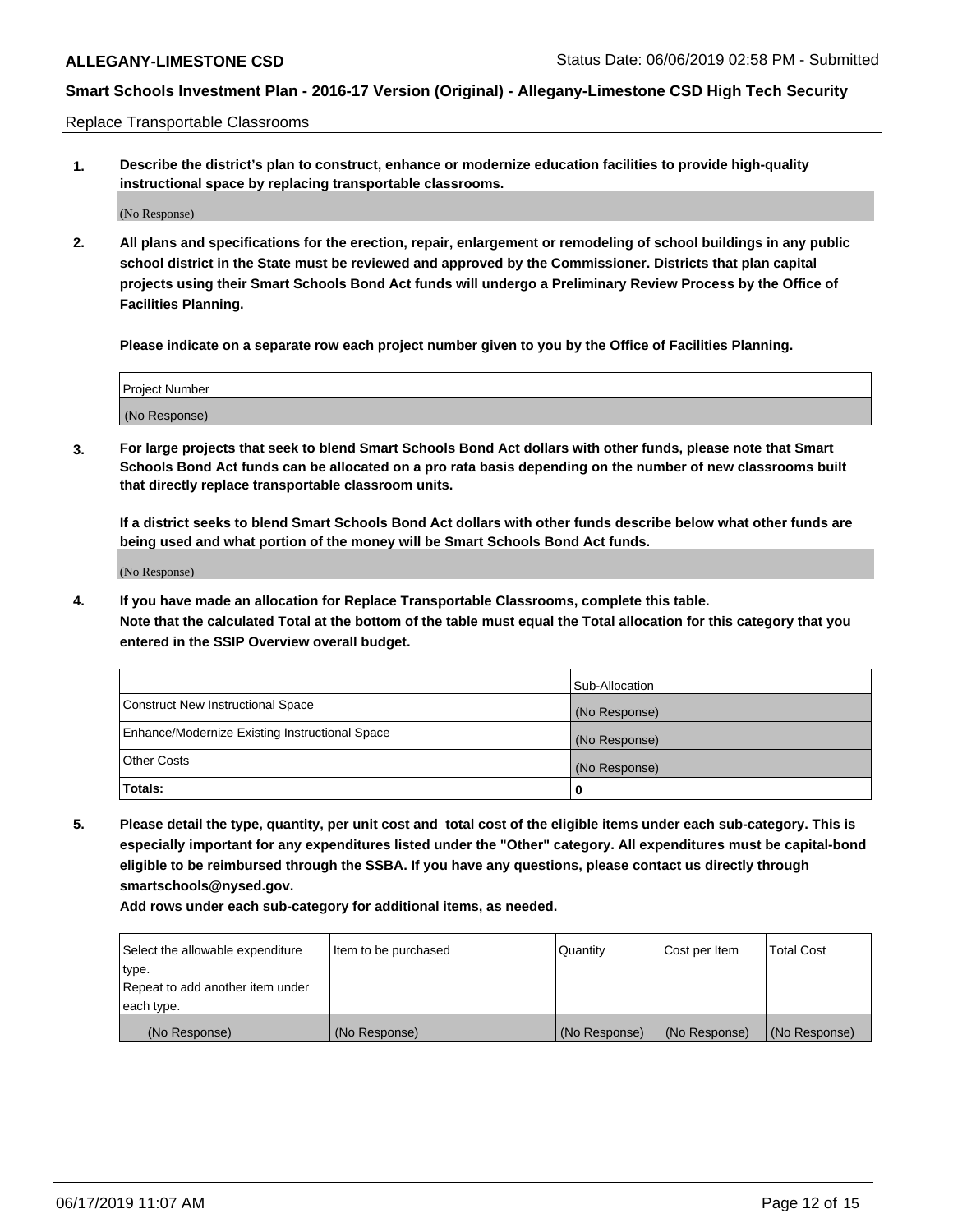### High-Tech Security Features

### **1. Describe how you intend to use Smart Schools Bond Act funds to install high-tech security features in school buildings and on school campuses.**

We plan to update the current Fire Alarm system in the Allegany-Limestone CS Elementary Building and in the Allegany Limestone CS Middle School/High School building. It will include new cabling, new door releases, new door holds, new voice activation devices,new door release buttons and a new mass notification system with flashing lights and pre-recorded messages. The new system will be integrated with a new JCI Building Management System.

The project will completely replace the existing access control system.Additonal controls will be added at a variety of door locations throughout the elementary and middle school/high school buildings. The new system will provide mobile notifications for appropriate staff members. The new system will also be integrated with the new JCI Building Management System as well as the District's security camera system.

**2. All plans and specifications for the erection, repair, enlargement or remodeling of school buildings in any public school district in the State must be reviewed and approved by the Commissioner. Districts that plan capital projects using their Smart Schools Bond Act funds will undergo a Preliminary Review Process by the Office of Facilities Planning.** 

**Please indicate on a separate row each project number given to you by the Office of Facilities Planning.**

| <b>Project Number</b> |  |
|-----------------------|--|
| 04-03-02-04-0-003-005 |  |
| 04-03-02-04-0-008-005 |  |

### **3. Was your project deemed eligible for streamlined Review?**

- Yes
- $\boxtimes$  No
- **4. Include the name and license number of the architect or engineer of record.**

| Name                   | License Number |
|------------------------|----------------|
| <b>Thomas McElheny</b> | 591761         |

**5. If you have made an allocation for High-Tech Security Features, complete this table.**

**Note that the calculated Total at the bottom of the table must equal the Total allocation for this category that you entered in the SSIP Overview overall budget.**

|                                                      | Sub-Allocation |
|------------------------------------------------------|----------------|
| Capital-Intensive Security Project (Standard Review) | (No Response)  |
| <b>Electronic Security System</b>                    | 565,688        |
| <b>Entry Control System</b>                          | 565,688        |
| Approved Door Hardening Project                      | (No Response)  |
| <b>Other Costs</b>                                   | 68,624         |
| Totals:                                              | 1,200,000      |

**6. Please detail the type, quantity, per unit cost and total cost of the eligible items under each sub-category. This is especially important for any expenditures listed under the "Other" category. All expenditures must be capital-bond eligible to be reimbursed through the SSBA. If you have any questions, please contact us directly through smartschools@nysed.gov.**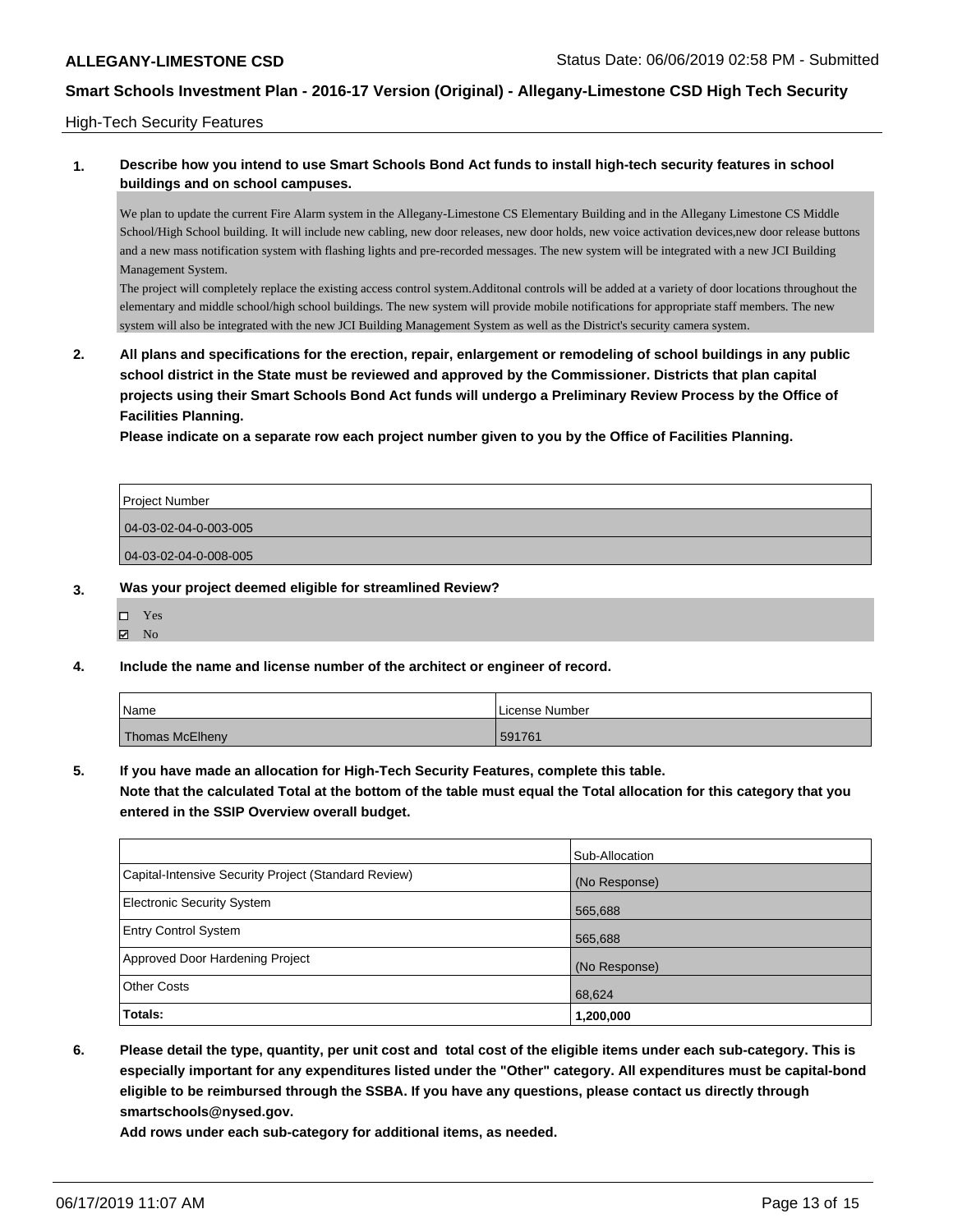High-Tech Security Features

| Select the allowable expenditure<br>type.<br>Repeat to add another item under<br>each type. | Item to be purchased                                               | Quantity   | Cost per Item | <b>Total Cost</b> |
|---------------------------------------------------------------------------------------------|--------------------------------------------------------------------|------------|---------------|-------------------|
| <b>Electronic Security System</b>                                                           | Middle School High School Fire Alarm<br>Materials (per sq ft)      | 168,144.00 | $\mathbf 1$   | 168,144           |
| <b>Electronic Security System</b>                                                           | Middle School High School Fire Alarm<br>Labor (per sq ft)          | 168.144.00 | 1             | 168,144           |
| <b>Electronic Security System</b>                                                           | Elementary Fire Alarm Material (per sq<br>ft)                      | 114,700.00 | 1             | 114,700           |
| <b>Electronic Security System</b>                                                           | Elementary Fire Alarm Labor (per sq ft)                            | 114,700.00 | 1             | 114,700           |
| <b>Entry Control System</b>                                                                 | Middle School/High School Access<br>Controls Materials (per sq ft) | 168,144.00 | $\mathbf 1$   | 168.144           |
| <b>Entry Control System</b>                                                                 | Middle School/High School Access<br>Controls Labor(per sq ft)      | 168,144.00 | 1             | 168,144           |
| <b>Entry Control System</b>                                                                 | <b>Elementary Access Controls</b><br>Materials(per sq ft)          | 114,700.00 | $\mathbf 1$   | 114,700           |
| <b>Entry Control System</b>                                                                 | Elementary Access Controls Labor(per<br>sq ft)                     | 114,700.00 | $\mathbf{1}$  | 114,700           |
| <b>Other Costs</b>                                                                          | Design/CM Fees                                                     | 1.00       | 45,255        | 45,255            |
| <b>Other Costs</b>                                                                          | Insurance and Legal                                                | 1.00       | 11,313        | 11,313            |
| <b>Other Costs</b>                                                                          | <b>Incidental Project Costs</b>                                    | 1.00       | 12,056        | 12,056            |